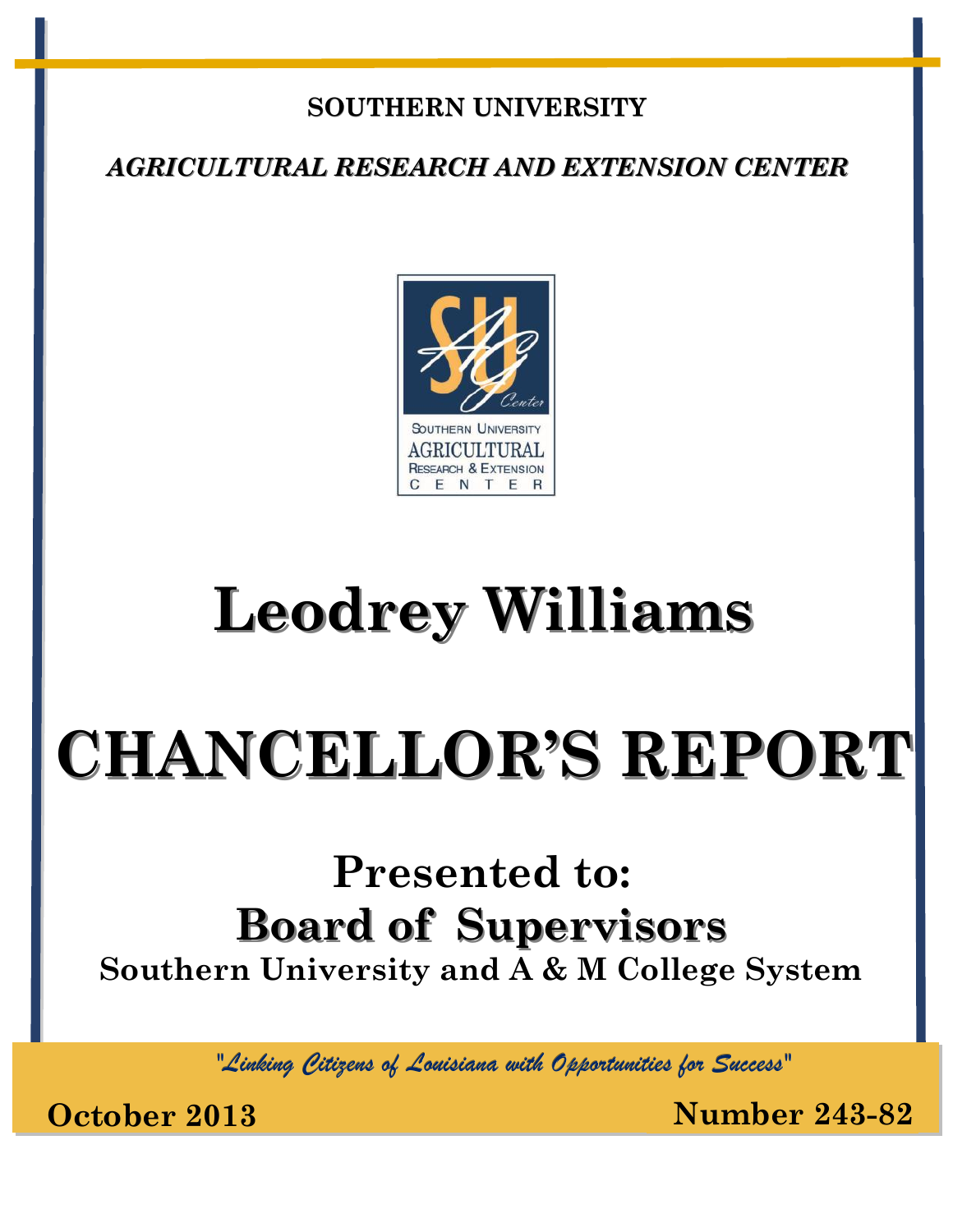#### **Back-to-School Summit inspires students in Lafayette area**

*Southern University Ag Center*

**Leodrey Williams**  Chancellor

**Adell Brown Jr.**  Exec. Vice Chancellor/Vice Chancellor for Research

**Gina E. Eubanks** Vice Chancellor for Extension

**Linda Batiste** Director of Finance

**Christopher Rogers** Director of Technology Services

**Editors** Bridget Udoh Donna C. Badon

**A. O. Williams Hall** P.O. Box 10010 Baton Rouge, LA 70813

**Tel**: (225) 771-2242

**Fax**: (225) 771-2861

**Website**: www.suagcenter.com

Southern University Agricultural Research and Extension Center, an entity of the Southern University System, Leodrey Williams, Chancellor; Ronald Mason, Jr., System President,; Attorney Bridget A. Dinvaut, Chairman, Board of Supervisors. It is issued in furtherance of the Cooperative Extension Work Act of December 1971, and the Agricultural Research Program, in cooperation with the U.S. Department of Agriculture. All educational programs conducted by the Southern University Agricultural Research and Extension Center are provided to all persons regardless of race, national origin, or disability. © 2008 SU Ag Center.



n September 12, the Southern University Ag Center welcomed students, faculty and staff from schools in Avoyelles, Evangeline, Lafayette, Pointe Coupee, St. Landry, St. Martin and Vermillion Parishes to its 13th Back-to-School Summit for 8th graders at the Blackham Coliseum in Lafayette. The theme for this year's event was "Reach for the Star in You!" Danna Andrus "Dr. Truth" served as Keynote speaker; other speakers included Kwame I. Asanté, Attorney and Mentor; Byron Starks, Coach and Mentor; and Den Hussey, Motivational Speaker served as MC. Highlights included a surprise visit by Mini and Mickey Mouse, and zydeco performance by Leon Chavis, recording artist. Also prominent at the event were welcoming greetings by Senator Elbert Guillory, LA State District 24;

and Chancellor Leodrey Williams, U Ag Center. Michael D. Jackson, retired NFL (Baltimore Ravens) Wide Receiver, stated in his presentation that "wisdom is the application of acquired knowledge." He further emphasized to the students, the importance of listening to teachers and applying the information to set goals, aim high and reach for the stars.

Almost three thousand student attendees received informational brochures along with school supplies from various agencies while learning from motivational speakers and video presentations. Topics of discussion included a wide range of healthy living tips, from sexual conduct to drug abuse. The goal of the program is to give young people health alternative choices in life. The program targets eighth-graders because

they are on the edge of Becoming teenagers. Also in attendance were participating agencies and programs from around surrounding parishes that turned out to show their support.

This annual summit is organized by the Southwest Center for Rural Initiatives, the satellite arm of the Southern University Agricultural Research and Extension Center, under the leadership of Dr. Wanda Burke. Its mission is to improve the socioeconomic wellbeing of citizens in rural communities within a ten-parish region of Southwest Louisiana. The Center, located in Opelousas, performs functions consistent with the SU Ag Center's mission of conducting basic and applied research and disseminating information to the citizens of Louisiana.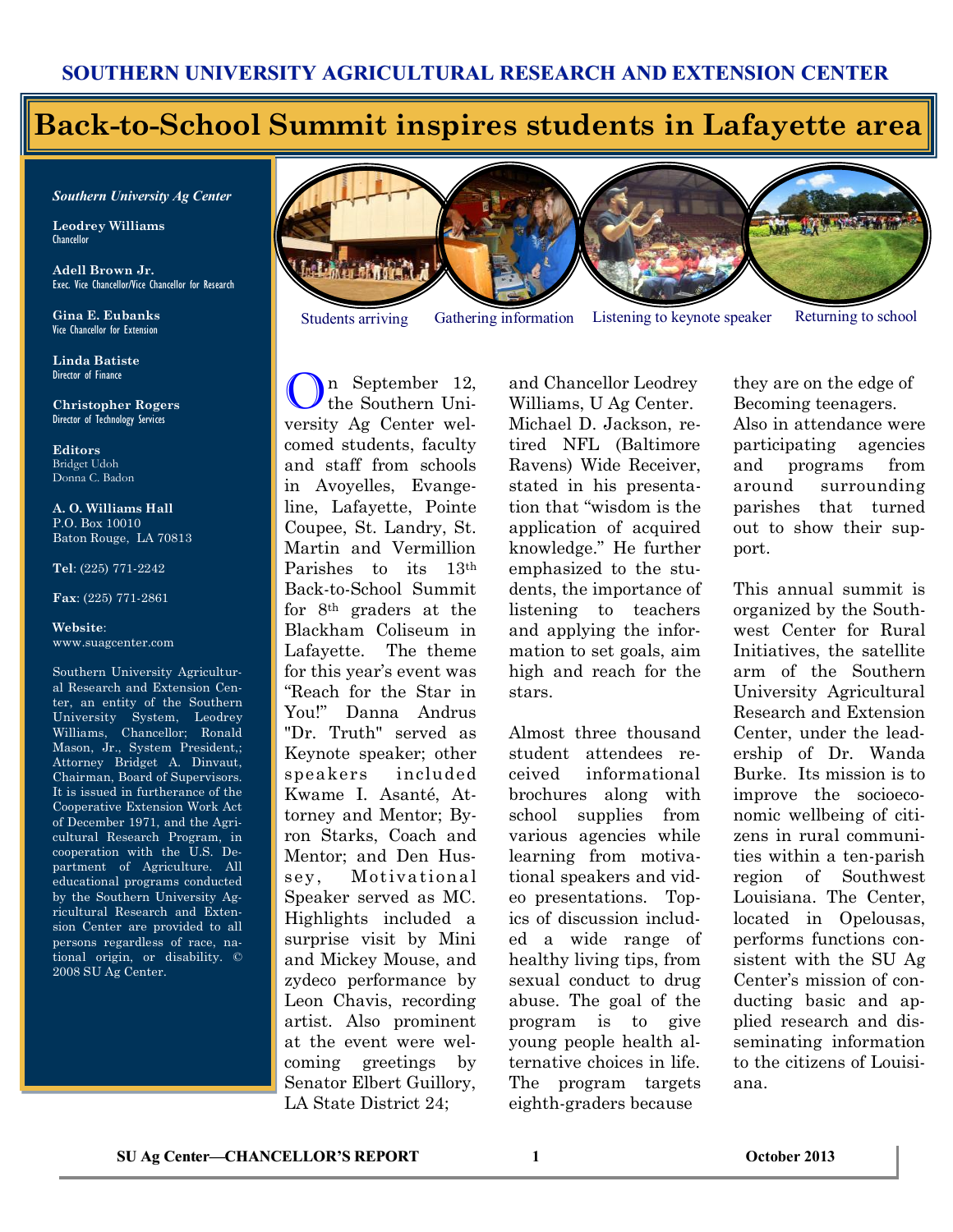### **Small Farmer Agricultural Leadership Boot Camp Graduates 12**

The Louisiana Small Farmer<br>Agricultural Leadership Boot Agricultural Leadership Boot Camp at the SU Ag Center graduated the 12 farmers and future farmers enrolled in the class on Saturday, September 21. Each of these farmers has attended, and been very active in the 75-hour course that began in February of this year under the direction of Dr. Dawn Mellion-Patin. Congratulations are in order! The SU Ag Center Administration turned out to express confidence in the graduates' future success. Leodrey Williams, Chancellor; Adell Brown, Executive Vice Chancellor and Vice Chancellor for Research; Gina E. Eubanks, Vice Chancellor for Extension; Allison Johnson, USDA Liaison at Southern University; and other Center employees were there to bring welcome and good wishes to the graduates.

The common thread in today's message to graduates was helping others. Mr. Frank Taylor, President of the Winston County Self Help Cooperative in Mississippi was the invited Guest Speaker. Taylor emphasized the importance of leaders being at the table when policy decisions are being made, and urged the graduates to become the voice for rural America and to impact the well-being and lives of people, especially the voiceless and underserved. He challenged them to look around and identify needs which they can organize resources to address, and change lives in their communities.



L-r: Mellion-Patin, Williams, Taylor, Eubanks, Brown



Graduates pose at graduation ceremony



Speaker Taylor addresses graduates



Allison Johnson, USDA Liaison addresses graduates

Graduates of Louisiana Small Farmer Agricultural Leadership class were: Leroy Conish, Vacherie; Julie Dell, Opelousas; Sharleen Jeanbaptiste, St. Martinville; Rintha Simpson, Pride; Malcolm Braud, Amite; Cleo Braud, Amite; Floyd Prescott, Opelousas; Tammy Armand-Golden, Baton Rouge; Kelli Hollins, Baton Rouge; Michael Dubone, Lake Arthur; Dianne Tisby, Shreveport; and Matthew Tisby, Shreveport. The Tisbys of Shreveport made it a family affair, attending classes with their five and seven-year old future famers. "This class means everything to us; we have now registered our farm as LLC, reorganized our business, and now moving forward," Dianne said.

For further details, please contact Dawn Mellion-Patin at 225-771- 2242.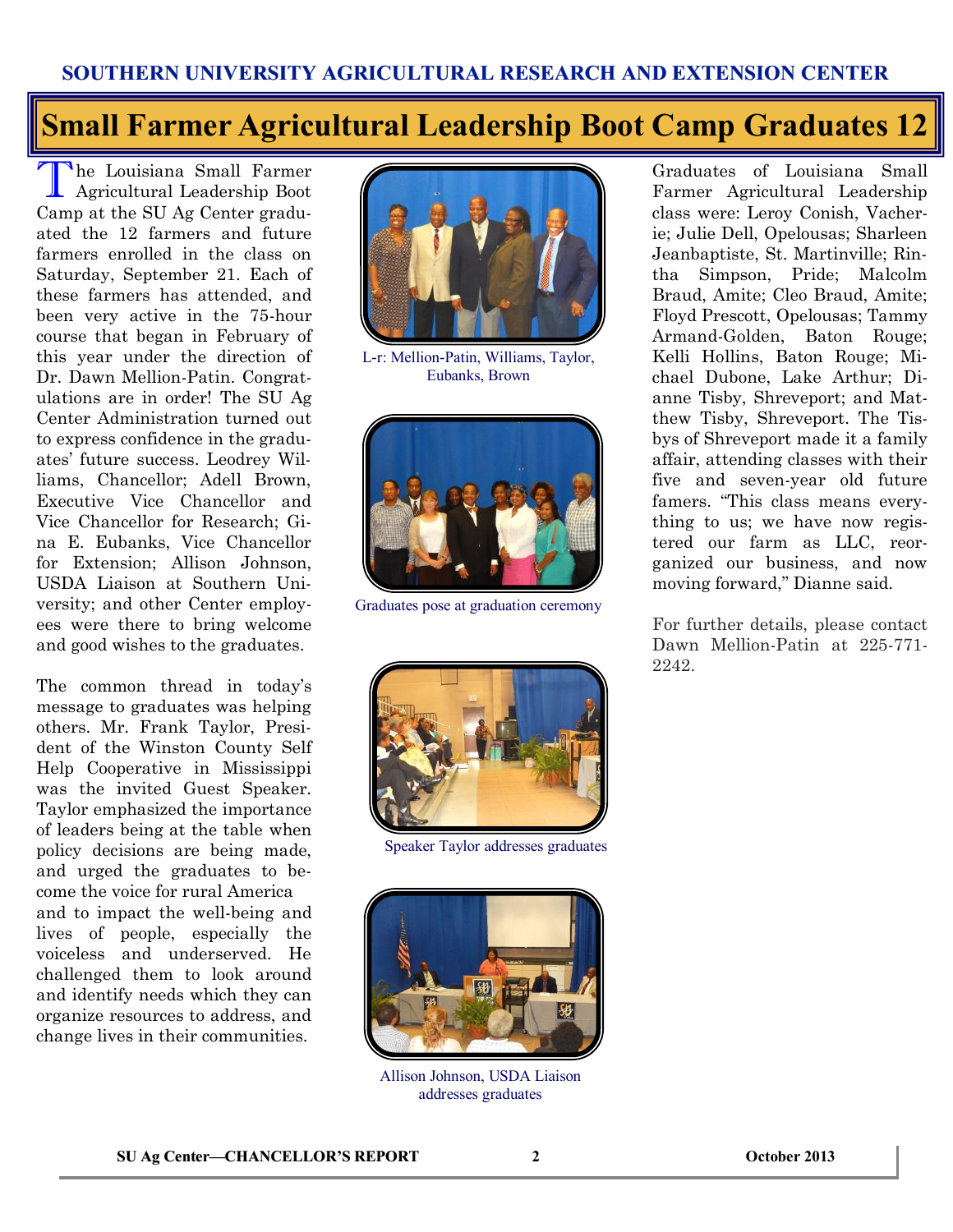### **Turkey Rector of Siirt University visits SU Ag Center**

On September 17, the Rector (Chancellor) of Siirt University, Turkey, Dr. Murat Erman, during a recent visit to Southern University held talks with SU Ag Center Chancellor Leodrey Williams, Executive Vice chancellor and Vice Chancellor for research, Adell Brown, Jr., and other Center officials. They discussed opportunities for establishing collaborative research efforts and scientist exchange program. Other Ag Center employees present at the meeting were: Calvin Walker, animal science professor; Kit Chin, plant science professor; Kamran Abdollahi, urban forestry profes-





Dr. Erman Holding talks with SU Ag Center officials

sor; and S h o n t a Manuel, research associate, a n i m a l science. Also joining the discussion was Dr.

Osman Kandara, professor of computer science and Southern University Liaison for Turkey. Southern University has already entered into a three-year faculty and student exchange program with the Turkish university.

#### **General Honoré holds talks on sustainable agriculture with SU Ag Center**

sor; Fatemeh Malekian, nutrition professor; Andra Johnson, urban forestry professor; Yemane Ghebreiyessus, urban forestry professor; Oscar Udoh, Coordinator for Planning and Evaluation; Renita Marshall, animal science profes-

Lieutenant General Russel L. Honoré, US Army (Retired) met with officials at Southern University Ag Center on Tuesday, September 17 to talk about working with small farmers in Nigeria in the area of milk and vegetable production. The General suggested a number of models that could work in Nigeria including a sustainable career model which involves establishing cooperatives. He was contacted by a small business owner seeking technical assistance and training to boost production. Honoré said he came to the SU Ag Center because he knows that it works with small farmers in Louisiana with expertise in vegetable production and community gardening, and will put together a sustainable plan that the Nigerian small farmers



Honoré, left talks with Williams



Team discussing strategies

can adopt. He also suggested that the Ag Center looks into expanding its goat production in light of the "food renaissance" in the country with changing demographics and high demand for goat meat. Goats can also be used to keep landscape clean while producing meat to ethnic restaurants.

This initial meeting consisted of Leodrey Williams, chancellor; Adell Brown, executive vice chancellor and vice chancellor for research; Gina E. Eubanks, vice chancellor for extension; Kit Chin, professor of plant science; Renita Marshall, associate professor of animal science; Oscar Udoh, coordinator for planning and evaluation; and Bridget Udoh, communications specialist.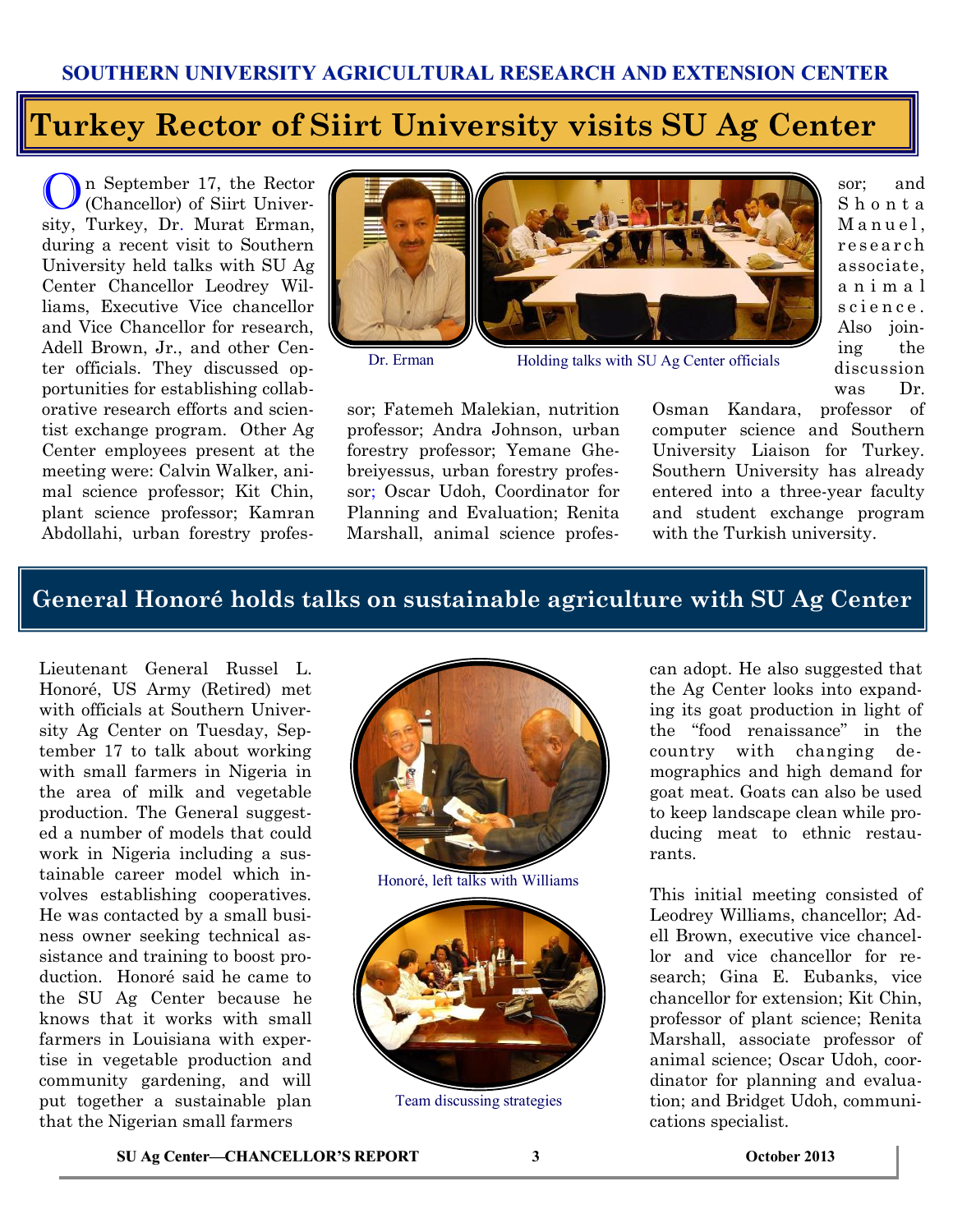#### **Whey To Go Program: Combating Childhood Obesity Making Progress**

The incidence of overweight<br>and obesity in Louisiana, the and obesity in Louisiana, the United States and worldwide has rea ched epidemic proportions. The direct medical costs for obesity and obesity-associated chronic diseases are staggering.

The SU Ag Center received funding from USDA/NIFA to mitigate this issue. The project is entitled "Combating Childhood Obesity with Caregivers as Change Agents." The 24-week study is currently in its 20th week.

The goal of this project is to reveal the tool by which whey protein (WP) and resistant starch (RS) stimulate satiety and energy expenditure, and reduce body weight. The specific objectives were: 1) To formulate the best combination of WP and RS into shakes; 2) To determine the effects of the best combination of WP and RS on body weight, body fat, and cumulative food intake in obese African American men and women.

In the study, 27 African American men and women were recruited and provided smoothies/shakes containing WP and RS to drink every morning for the past 20 weeks. Nutrition education intervention classes and physical activities were conducted once a week throughout the period. The results have shown lower body weight, change in distribution of body fat and lower cumulative food intake.

Thus far, the participants have lost from 5-45 lbs. of body weight during the past 20 weeks.

These successful results tend to show that potentially, these natural bioactive food components can be used in developing a noninvasive, practical, consumer-friendly and cost effective approach to combating the current national epidemic of overweight and obesity in families.



Participants make healthy pizza with Dr. Malekian



Food demonstration was part of the nutrition education classes which were incorporated into the activities by introducing participants to foods such as spaghetti squash, tabouli salad, etc.

Each participant prepared a vegetable pizza by teaching them using hands-on exercises how to incorporate the required 3-5 servings of fruits and vegetable per day even into their pizzas (the recipe is attached). Participants were excited about results achieved so far, after 20 weeks of the Whey To Go Program to the extent that they want to continue the program beyond the study period of 24 weeks. They have requested that the program be offered on a continual basis. Most participants have stated that the Whey To Go Team at the SU Ag Center has become more like family to them now, and want to maintain communication. Also, they have expressed how this program has boosted their confidence levels while teaching them to become more aware of what they and their families consume.

Dr. Fatemeh Malekian serves as project director on this USDA/ NIFA funded project, assisted by Dr. Janana Snowden.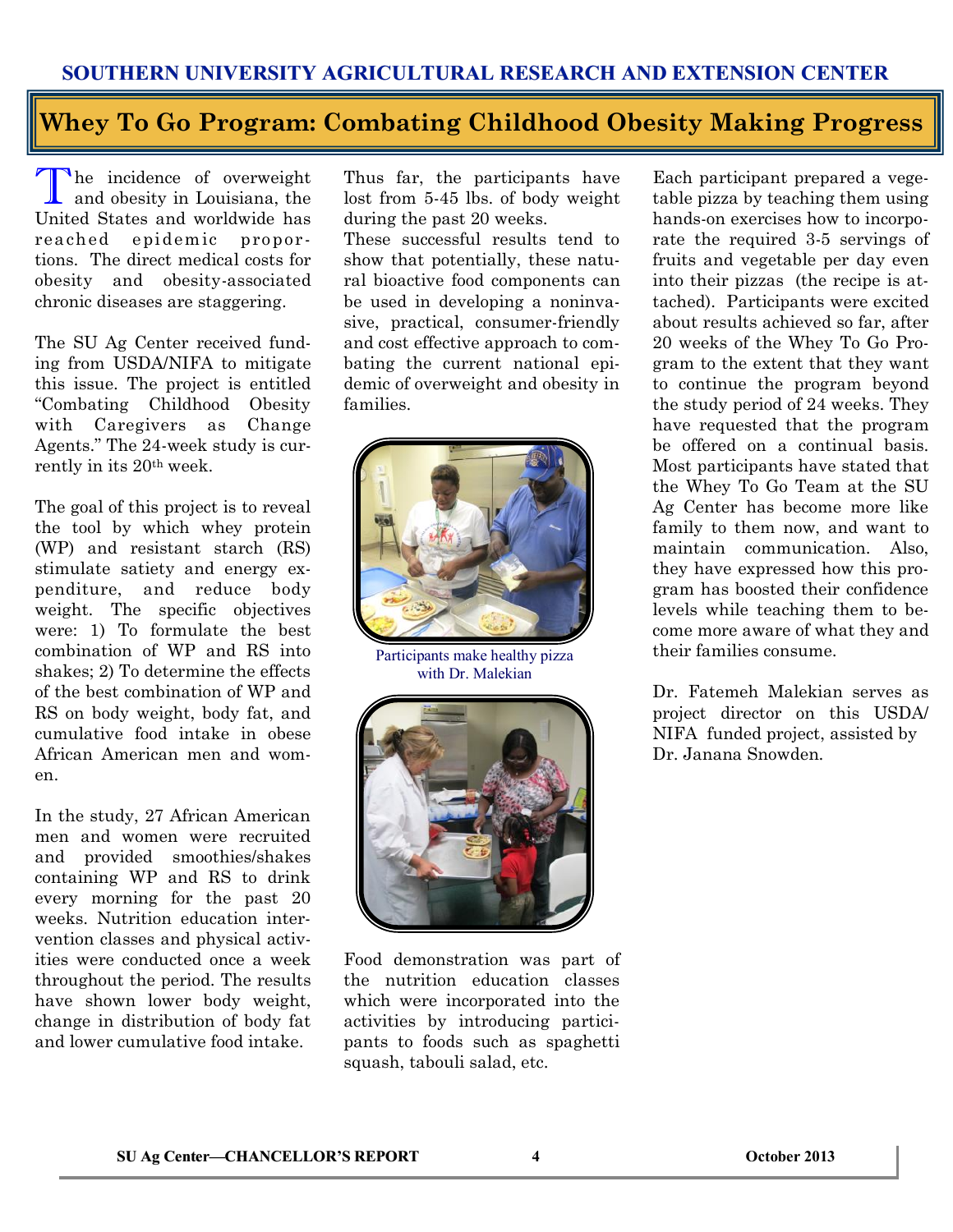#### **FACULTY AND STAFF ACCOMPLISHMENTS AND ACTIVITIES**



**Carolyn Epting-Robinson**, Extension Associate Agent, Carroll and Morehouse Parishes, received the Distinguished Service

Award at the National Extension Association of Family & Consumer Sciences Galaxy IV National Conference in Pittsburgh, Pennsylvania on September 19, 2013. Carolyn achieved these high honors in recognition of Outstanding Programming in the Field of Family and Consumer Sciences, for Dynamic Leadership and Creative Implementation of Extension Programs and for Personal and Professional Growth.

The NEAFCS Distinguished Service Award is reserved for members 10 years or more, to recognize Extension FCS Educators for

leadership, outstanding programs, and personal & professional growth. This award is only awarded once per person to members who have attended two or more Annual Sessions. Winners receive Plaque at Annual Session. The National Extension Association of Family and Consumer Sciences educates and recognizes Extension professionals who improve the quality of life for individuals, families and communities.



**L-r: Daniel, Marshall, Cistola**

Science Center in Fort Worth, TX, titled "Disaster Planning and Being Prepared" for laboratory animals and facilities on Friday September 20, 2013. September is Emergency Preparedness month. Animal facilities may be subject to unexpected conditions that result in catastrophic failure

**Dr. Kenyetta Nelson-Smith**, assistant specialist of community and economic development, and project director of Building Opportunities through Leadership Development (BOLD), received the "Recognition of Leadership in Extension Sustainability Programming" Award during the

**Dr. Renita W. Marshall**, DVM/Associate Professor of Animal Science conducted a seminar at the University of North Texas (UNT) Health

of critical systems or significant personnel absenteeism, or other unexpected events that severely compromise ongoing animal care and well-being (ILAR 2010). Dr. Renita W. Marshall conducted a seminar at the University of North Texas (UNT) Health Science Center in Fort Worth, TX, titled "Disaster Planning and Being Prepared" for laboratory animals and facilities on Friday September 20, 2013. Attendees included institutional officials, facility managers, animal health technicians, Institutional Animal Care and Use Committee (IACUC) officials, veterinarians, practitioners, research investigators, lab attendants, department directors and campus and city police personnel. Participants came from UNT, Texas Christian University (TCU), and Texas Woman's University (TWU). Having a well written rehearsed plan won't guarantee success after an event, but such preparedness does increase the likelihood of getting through an emergency with minimal loss of resources. research, or animal life which is everyone's goal (Durke, 2007). Dr. Egeenee Q. Daniels serves as Director of Laboratory Animal Medicine at UNT Health Science Center; Dr. David Cistola, is Vice President for Research.

2013 GALAXY Conference in Pittsburgh, Pennsylvania. This is awarded through the Association of Natural Resource Extension Professionals (ANREP). Dr. Nelson-Smith presented the results of her two-year pilot of this project via poster presentation during the conference.



**Dr. Smith**